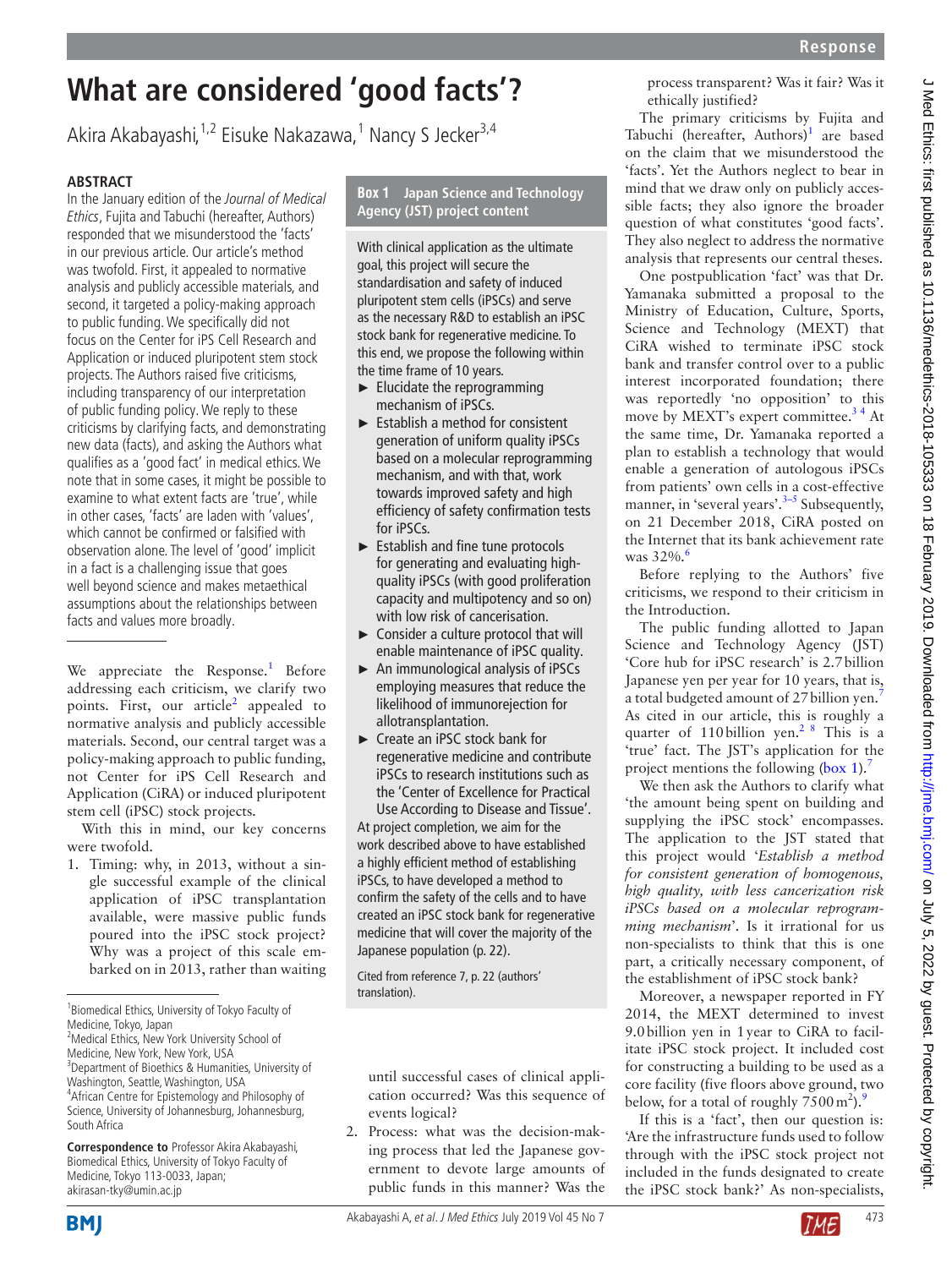

<span id="page-1-0"></span>Figure 1 We conducted a search of the *KAKENHI* database<sup>18</sup> to determine the newly accepted topics for each fiscal year. Search terms were 'iPS cell OR artificial pluripotent stem cell AND human' for iPS cells and 'ES cell OR embryonic stem cell AND human' for ES cells. Using this method, 'English abbreviation OR Japanese translation AND human' were used as search terms for the five main stem cell types. The proportion of research studies pertaining to each type of stem cell is shown assuming the sum of all stem cell studies is 100. HSC, haematopoietic stem cell; MSC, mesenchymal stem cell; NSC, neural stem cell.

we consider infrastructure funds be part of the iPSC stock bank.

Below, we address each of five criticisms.

Objection 1: can Japanese citizens access the meeting minutes from the deliberations and resources cited by the Authors? We were unable to find these by means of internet searches. As a result, it was impossible to know what kinds of discussions occurred, the basis of the calculations and the process through which the budget distribution proposal was confirmed. A final summary of the draft budget of the Ministry of Finance (2013) was accessible on the internet.<sup>[8](#page-2-6)</sup> Within this massive document (115 pages), we found the following:

- ► For iPSC research, continuous and steady support of 9.0 billion yen  $\times$  10 years, total 110billion (p. 24).
- ► Construct iPSC stock bank of regenerative medicine grade (p. 90).

After the Ministry of Finance proposal, it was approved by the Diet. How long was the deliberation for this one line of the proposal in the lengthy document in the Diet? Can this really be called 'transparent'?

The Authors advocate that the government fulfilled the necessary level of transparency because the proposed budget progressed through the process to be approved by the Diet. However, 'Transparency' is not achieved merely by following the perfunctory protocol, but rather must include an aspect of 'Accountability' in the form of offering a sufficient explanation.

Objection 2: we discussed criticism 2 by the Authors at length in our article, $<sup>2</sup>$ </sup> including the likelihood that incidental findings obtained from this project would benefit all citizens as a broader standard. The Authors' response appears to suggest that 'the broader standard is sufficient, and all citizens can benefit'. However, when we published our article, the project's final goal was bank achievement covering 80% of Japanese citizens, $3$  and as non-specialists, we were unable to foresee the potential incidental benefits that might emerge from the project. To take this one step further, as the Authors indicated so clearly above, the 'incidental projects' are just that — incidental and come with no guarantee. That is precisely why we argued that the investment of 'public' funding could not be justified. Unfortunately, the achievement rate is 32%. If findings emerged that would benefit the entire population even more than an 80% achievement rate, then we ask that these 'good facts' be publicised. If the reprogramming mechanism of iPSCs was elucidated as described in the initial JST project objectives, that is, to an extent that many citizens would benefit, then this should be explained in a manner that the general population can understand.

A statement like, 'we were able to establish technology to generate high quality iPSCs as well as a method to generate iPSCs with low risk of cancerization', falls short of being justifiable from our perspective of a broader standard. One reason is that these technologies are necessary to generate autologous iPSCs, too. A project other than an iPSC stock project could have researched this independently. CiRA is also on the brink of accomplishing excellent research using autologous iPSCs. Indeed, we have praised those studies as being highly ethical.<sup>[10](#page-2-7)</sup> Truly, if there are (incidental) good facts that would greatly benefit the Japanese population, then even retrospectively, we would offer our praise and agree the iPSC stock project was meaningful from the perspective of a broader standard. However, this nonetheless would be an argument based on hindsight.

Objection 3: would it be clearer to the Authors if 'Q&A' was restated as 'Public Comments'? The Symposium<sup>11</sup> cited by the Authors is held once a year and has 1000 attendees with a 5-hour conference comprising primarily lectures. Recording audio or taking pictures is forbidden. The meeting minutes are supposedly publicised, but this is not the case. A recording was distributed, but it could have been edited, and thus the time spent on Q&A cannot be accurately estimated. The CiRA website $12$  is maintained reasonably well. However, it maintains only a 'Questions' section where anonymous questions are impossible. Their informational bulletins are unilateral. Aside from this, the many events, seminars and symposiums held by CiRA are of high value.

How would the Authors define 'procedural justice'? In Japan, for example, when guidelines were drafted for human embryonic stem cells (ESCs), even for revision in 2014, the government held a Public Comment session, $13$  and the Committee handled each and every comment that was made.<sup>[14 15](#page-2-11)</sup> Admittedly, while Public Comment does have limitations, we feel that these sessions represent a 'bare minimum' requirement. Do the Authors truly believe that one annual symposium and postings on a website are sufficient for procedural justice?

Objection 4: the sources cited by the Authors report that, in 2012, cancer research received 3636billion yen, while regenerative medicine received 4499billion yen. In 2013, cancer received 3629billion yen (no change), while regenerative medicine received 8993billion yen, a roughly 200% increase.<sup>16 17</sup> We believe it unfair that the Authors decided to leave out this 'true fact'. Moreover, within this regenerative medicine research budget, let us examine [figure](#page-1-0) 1, which analyses *KAKENHI* (competitive public research funding).<sup>[18](#page-2-13)</sup> Over the past 10 years, the